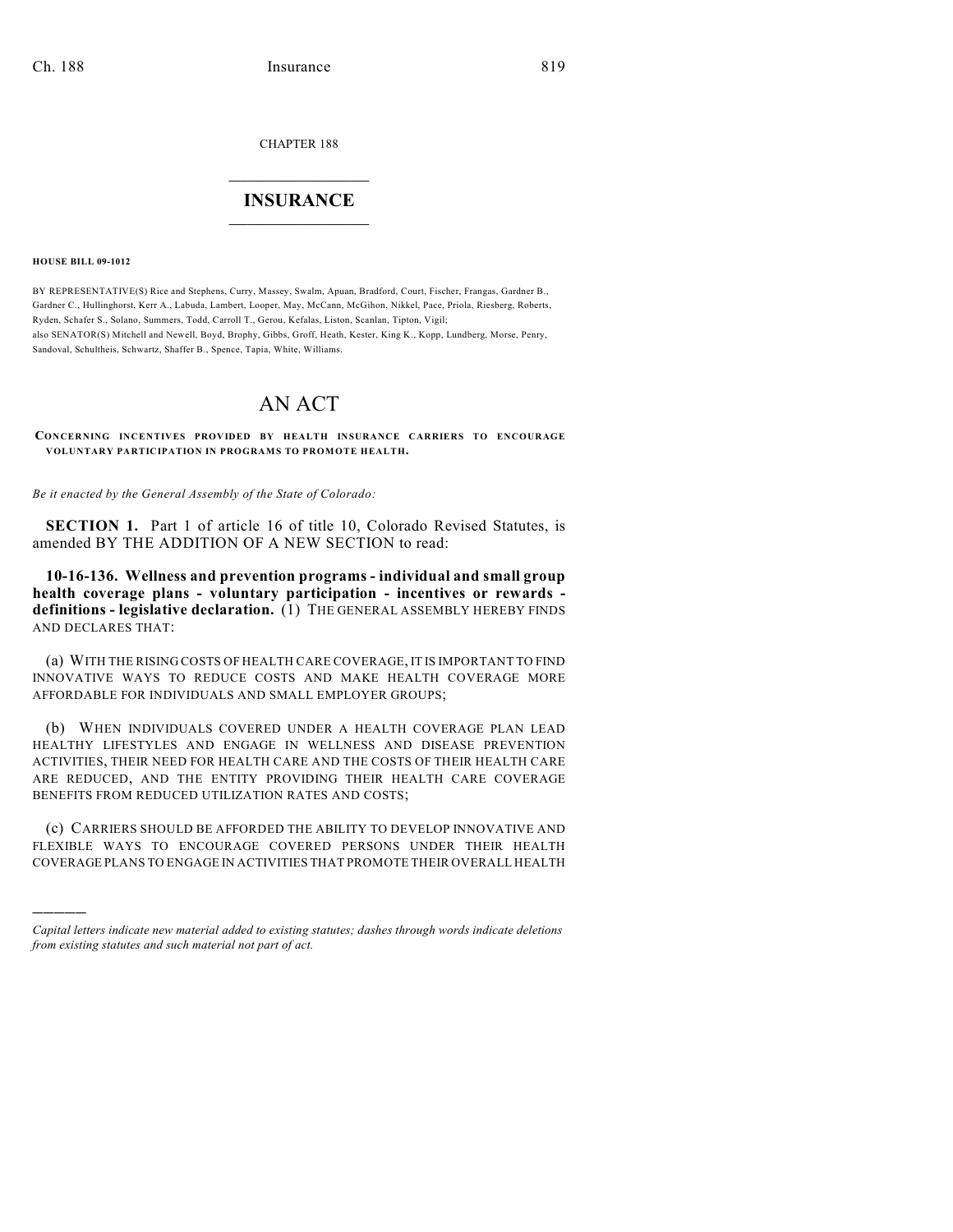AND PREVENT OR REDUCE THE IMPACTS OF DISEASE; AND

(d) IT IS THEREFORE IMPORTANT TO ALLOW CARRIERS TO PROVIDE INCENTIVES OR REWARDS, INCLUDING PREMIUM DISCOUNTS AND REDUCED OUT-OF-POCKET COSTS FOR HEALTH CARE SERVICES, TO ENCOURAGE COVERED PERSONS TO PARTICIPATE IN WELLNESS AND PREVENTION PROGRAMS.

 $(2)$  (a) CONSISTENT WITH SECTION 10-16-107 (6) AND SUBJECT TO SUBSECTION (3) OF THIS SECTION, A CARRIER OFFERING AN INDIVIDUAL HEALTH COVERAGE PLAN OR A SMALL GROUP PLAN IN THIS STATE MAY OFFER INCENTIVES OR REWARDS TO ENCOURAGE THE INDIVIDUAL OR SMALL GROUP AND OTHER COVERED PERSONS UNDER THE PLAN TO PARTICIPATE IN WELLNESS AND PREVENTION PROGRAMS. FOR PURPOSES OF SMALL GROUP PLANS, THE INCENTIVES OR REWARDS MAY BE APPLIED TO THE ENTIRE SMALL GROUP OR TO INDIVIDUALS IN THE SMALL GROUP BASED ON THEIR PARTICIPATION IN WELLNESS AND PREVENTION PROGRAMS. A CARRIER OFFERING SUCH INCENTIVES OR REWARDS SHALL IMPLEMENT ADEQUATE MEASURES TO ENSURE THAT THE PRIVACY OF INDIVIDUALS IN THE GROUP IS MAINTAINED AND THAT INDIVIDUALLY IDENTIFIABLE HEALTH INFORMATION IS NOT SHARED OR MADE AVAILABLE TO AN INDIVIDUAL'S EMPLOYER OR ANY OTHER PERSON NOT OTHERWISE ALLOWED ACCESS TO THE INFORMATION UNDER THE FEDERAL "HEALTH INSURANCE PORTABILITY AND ACCOUNTABILITY ACT OF 1996", AS AMENDED. A CARRIER SHALL NOT DISCLOSE TO ANY THIRD PARTY, INCLUDING A COVERED PERSON'S EMPLOYER, ANY INFORMATION OBTAINED FROM OR ABOUT A COVERED PERSON IN CONNECTION WITH THE COVERED PERSON'S PARTICIPATION IN A WELLNESS AND PREVENTION PROGRAM THAT IS REASONABLY ATTRIBUTABLE TO THE COVERED PERSON, UNLESS THE COVERED PERSON CONSENTS TO DISCLOSURE OF SUCH INFORMATION.

(b) CARRIERS MAY DETERMINE THE TYPES OF WELLNESS AND PREVENTION PROGRAMS TO OFFER TO INDIVIDUALS AND SMALL GROUPS AND THE INCENTIVES OR REWARDS ALLOWED UNDER THE HEALTH COVERAGE PLAN OR SMALL GROUP PLAN. THE INCENTIVES OR REWARDS MAY INCLUDE, BUT ARE NOT LIMITED TO, PREMIUM DISCOUNTS OR REBATES; MODIFICATIONS TO COPAYMENT, DEDUCTIBLE, OR COINSURANCE AMOUNTS; OR A COMBINATION OF THESE INCENTIVES OR REWARDS. AN INCENTIVE OR REWARD OFFERED BY A CARRIER FOR PARTICIPATION IN WELLNESS AND PREVENTION PROGRAMS SHALL BE REASONABLY RELATED TO THE PROGRAM AND TIED TO PARTICIPATION IN THE PROGRAM RATHER THAN PARTICULAR OUTCOMES OR RESULTS FROM SUCH PARTICIPATION.

(c) A CARRIER SHALL NOT OFFER OR SELL IN THIS STATE AN INDIVIDUAL OR GROUP HEALTH COVERAGE PLAN THAT INCLUDES A WELLNESS AND PREVENTION PROGRAM, OR AN INCENTIVE OR REWARD FOR PARTICIPATION IN A WELLNESS AND PREVENTION PROGRAM, THAT VIOLATES THE FEDERAL "HEALTH INSURANCE PORTABILITY AND ACCOUNTABILITY ACT OF 1996", AS AMENDED, AND THE FEDERAL REGULATIONS IMPLEMENTING SUCH ACT.

(d) ANY WELLNESS AND PREVENTION PROGRAM, OR AN INCENTIVE OR REWARD FOR PARTICIPATION IN SUCH PROGRAM, OFFERED BY A CARRIER PURSUANT TO THIS SECTION SHALL COMPLY WITH THE FEDERAL "AMERICANS WITH DISABILITIES ACT OF 1990", AS AMENDED, 42 U.S.C. SEC. 12101 ET SEQ., AND PARTS 3 TO 8 OF ARTICLE 34 OF TITLE 24, C.R.S.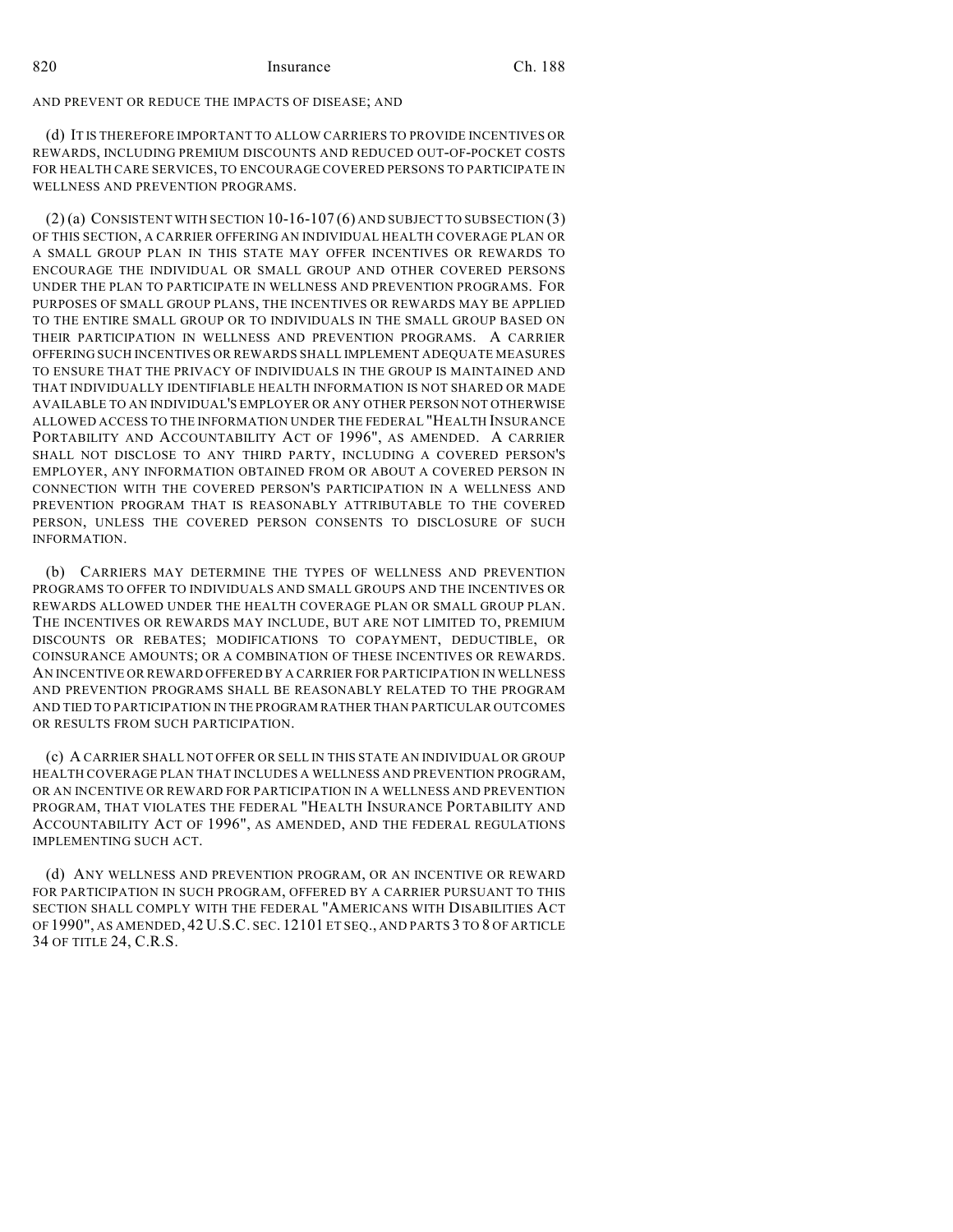## Ch. 188 Insurance 821

(3) A CARRIER OFFERING INCENTIVES OR REWARDS PURSUANT TO THIS SECTION SHALL ENSURE THAT:

(a) PARTICIPATION IN A WELLNESS AND PREVENTION PROGRAM IS NOT A CONDITION OF COVERAGE UNDER THE HEALTH COVERAGE PLAN OR SMALL GROUP PLAN;

(b) INCENTIVES OR REWARDS ARE UNIFORMLY APPLIED BASED ON THE WELLNESS AND PREVENTION PROGRAM, AND NOT BASED ON THE SIZE OR COMPOSITION OF THE SMALL GROUP PARTICIPATING IN THE PROGRAM, AND THAT THERE IS A REASONABLE JUSTIFICATION FOR THE AMOUNT, FREQUENCY, AND NATURE OF THE INCENTIVES OR REWARDS;

(c) PARTICIPATION IN A WELLNESS AND PREVENTION PROGRAM IS VOLUNTARY AND THAT A PENALTY MAY NOT BE IMPOSED ON A COVERED PERSON OR SMALL GROUP FOR NOT PARTICIPATING IN A WELLNESS AND PREVENTION PROGRAM;

(d) A COVERED PERSON OR SMALL GROUP IS NOT REQUIRED TO ACHIEVE ANY SPECIFIC OUTCOME IN ORDER TO RECEIVE THE INCENTIVE OR REWARD FOR PARTICIPATION IN A WELLNESS AND PREVENTION PROGRAM; AND

(e) THE CARRIER DOES NOT MARKET THE WELLNESS AND PREVENTION PROGRAM IN A MANNER THAT REASONABLY COULD BE CONSTRUED AS PROVIDING AN INCENTIVE OR REWARD PRIMARILY FOR THE PURPOSE OF INDUCING INDIVIDUALS OR SMALL GROUPS TO PURCHASE THE CARRIER'S HEALTH COVERAGE PLAN.

(4) NOTHING IN THIS SECTION SHALL PROHIBIT A CARRIER FROM OFFERING INCENTIVES OR REWARDS TO COVERED PERSONS FOR ADHERENCE TO PROGRAMS OF HEALTH PROMOTION AND DISEASE PREVENTION IF OTHERWISE ALLOWED BY STATE OR FEDERAL LAW.

(5) (a) THE DIVISION OF INSURANCE SHALL DETERMINE WHICH CARRIERS ARE OFFERING WELLNESS AND PREVENTION PROGRAMS IN COLORADO AND COLLECT THE FOLLOWING INFORMATION FROM THOSE CARRIERS:

(I) THE TYPES OF WELLNESS AND PREVENTION PROGRAMS OFFERED;

(II) THE TYPES AND NATURE OF INCENTIVES OR REWARDS THE CARRIER PROVIDES FOR PARTICIPATION;

(III) THE TOTAL NUMBER OF SMALL GROUPS IN THE SMALL GROUP MARKET PARTICIPATING IN PROGRAMS OFFERED BY THE CARRIER; AND

(IV) THE NUMBER OF INDIVIDUALS INSURED THROUGH AN INDIVIDUAL HEALTH COVERAGE PLAN THAT ARE PARTICIPATING IN PROGRAMS OFFERED BY THE CARRIER.

(b) THE DIVISION SHALL DETERMINE THE PERCENTAGE OF CARRIERS ISSUING INDIVIDUAL HEALTH COVERAGE PLANS OR SMALL GROUP PLANS IN THE STATE THAT OFFER WELLNESS AND PREVENTION PROGRAMS AND SHALL PROVIDE THAT INFORMATION AND THE INFORMATION COLLECTED PURSUANT TO PARAGRAPH (a) OF THIS SUBSECTION (5) TO THE HEALTH CARE TASK FORCE CREATED IN SECTION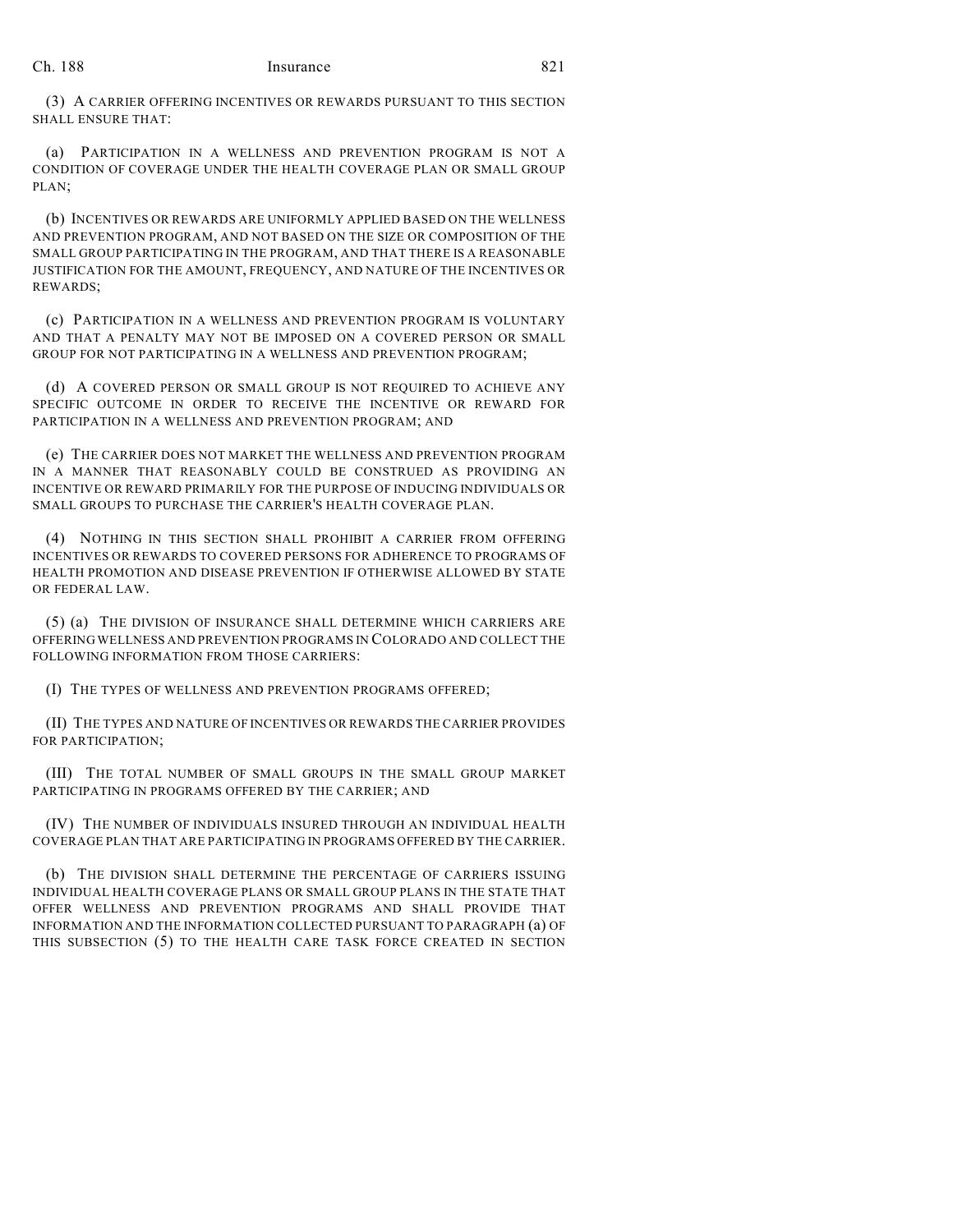10-16-221.

(6) A SMALL EMPLOYER THAT MAKES AVAILABLE TO ITS EMPLOYEES, THROUGH ITS SMALL GROUP PLAN, WELLNESS AND PREVENTION PROGRAMS SHALL NOT MAKE PARTICIPATION OR DISCLOSURE OF PARTICIPATION IN A WELLNESS AND PREVENTION PROGRAM A CONDITION OF EMPLOYMENT WITH THE SMALL EMPLOYER.

(7) AS USED IN THIS SECTION:

(a) "CARRIER" SHALL HAVE THE SAME MEANING AS SET FORTH IN SECTION 10-16-102 AND SHALL INCLUDE COVERCOLORADO, ESTABLISHED IN SECTION 10-8-504, AND ANY CARRIER OFFERING A HEALTH BENEFIT PLAN TO PARTICIPANTS IN COVERCOLORADO.

(b) "WELLNESS AND PREVENTION PROGRAM" MEANS A PROGRAM DESIGNED TO PROMOTE HEALTH OR PREVENT DISEASE AND MAY INCLUDE, WITHOUT LIMITATION, THE FOLLOWING:

(I) HEALTH SCREENINGS;

(II) MENTAL HEALTH AND SUBSTANCE ABUSE SCREENINGS AND PREVENTION;

(III) INTERNET, TELEPHONIC, LIVE COACHING, OR CONSULTATION-BASED WELLNESS PROGRAMS;

(IV) EDUCATION AND TRAINING ABOUT DIETARY HABITS;

(V) ONLINE AND IN-PERSON SEMINARS OR PODCASTS ON HEALTH AND WELLNESS TOPICS, WELLNESS HANDOUTS, A WELLNESS LIBRARY, VIDEOS, OR NEWSLETTERS, AND A WELLNESS INTRANET SITE;

(VI) WELLNESS PROGRAMS GEARED SPECIFICALLY FOR CHILDREN, TEENS, OR SPECIAL POPULATIONS;

(VII) CORPORATE HEALTH FAIRS THAT MAY COMBINE HEALTH SCREENINGS WITH EDUCATIONAL OPPORTUNITIES, INCLUDING ACCESS TO INFORMATION ON LEADING A HEALTHY LIFESTYLE AND TO NUTRITIONAL COUNSELING;

(VIII) STRESS MANAGEMENT PROGRAMS;

(IX) EMPLOYEE ASSISTANCE PROGRAMS FOR EMPLOYEES AND THEIR FAMILIES;

(X) DISEASE MANAGEMENT;

(XI) DIABETES CARE PROGRAMS;

(XII) TOBACCO CESSATION PROGRAMS;

(XIII) PRESCRIPTION DRUG OR CARRIER-APPROVED NONPRESCRIPTION DIETARY SUPPLEMENT USE THAT AIDS IN OVERALL HEALTH AND WELLNESS OR PREVENTS DISEASE;